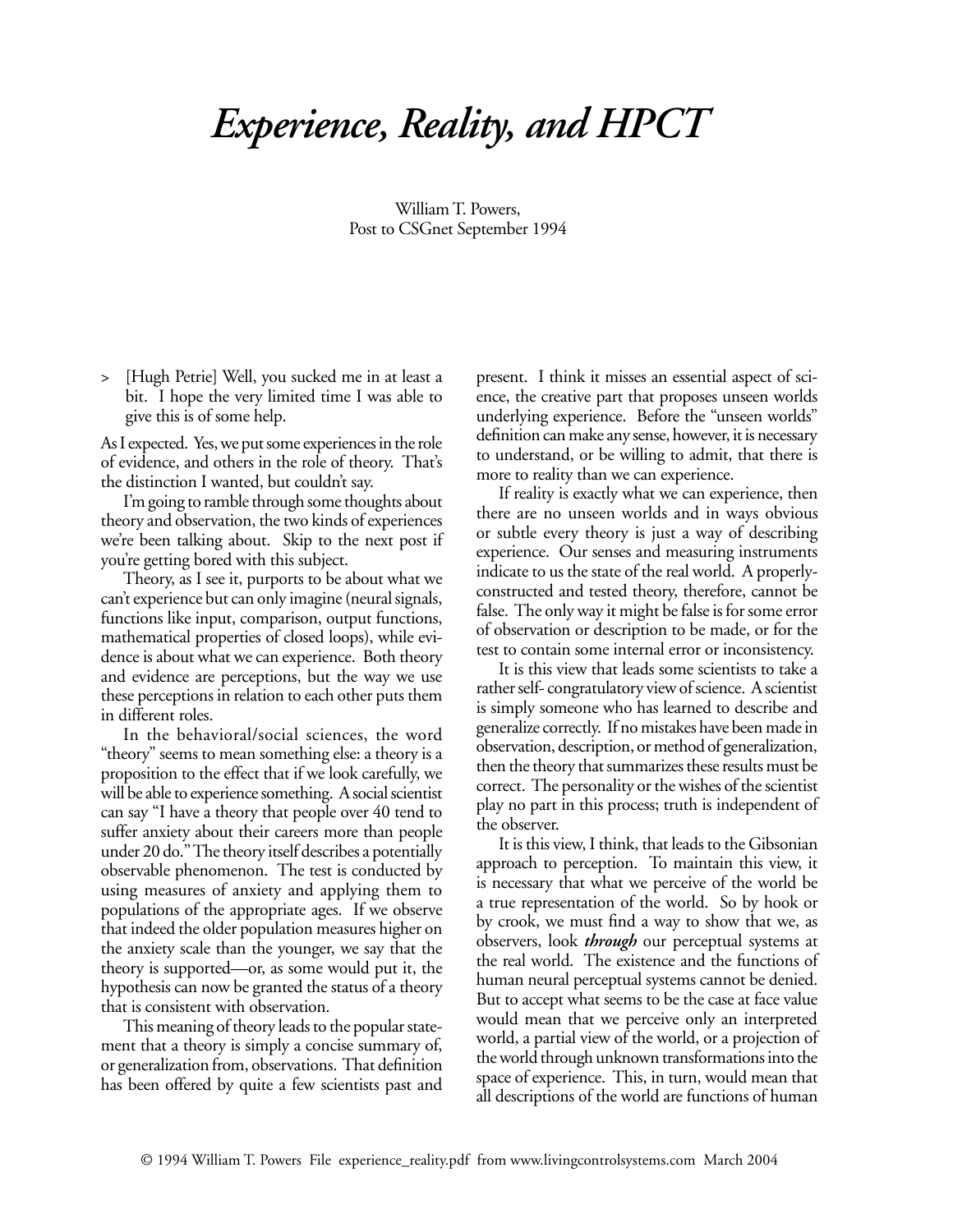nature, and thus that all theories about the world are human theories, not ultimate truths. And it would mean that the phenomena we experience are related to the properties of the real world in ways that we can't directly perceive. This is exactly the conclusion that the Gibsonian approach is intended to deny.

More to the point, the implication would be that some elements of our theories are not really, in some subtle way, reducible to reports of observations, but are *made up* by human imagination. It would mean that the concept of "an electron," for example, amounts to an *imagined observation*, with no justification other than that assuming its existence leads to consistent explanations of experience. If this were admitted, the result would be to make science much less secure in its claims to logically-derived knowledge about the real world.

Some scientists know this; others vehemently deny it. Richard Feynman, for example, knew it. When he was asked how he arrived at his diagrams showing particle interactions, he said "I made them up." There were physicists who considered this a flippant answer, consistent with Feynman's reputation as a joker. But Feynman was quite serious. Particle physics, he said, is a game we play. It takes a sense of humor to admit that.

This same dispute underlies the controversy over whether the Heisenberg uncertainty principle describes a true uncertainty in nature itself, or a limitation on our methods of observing nature. If you assume that reality consists exactly of what we can observe about it, then uncertainty is an aspect of reality. If you assume that there is a reality independent of, and perhaps quite different from, our observations of it, then you leave open the possibility that nature is regular but our observations of it are uncertain. This was Einstein's view. I say you "leave open the possibility" because in the latter view, there can be no question of verifying the causes of the uncertainty; all we can do is make up possible properties of the world which, if they existed, would account for our observations. There is nothing to prevent our imagining that the world itself is uncertain, but that does not prove that it is. It proves only, at best, that making that assumption leads to a consistent view of the observations, an ability to predict particular observations with some degree of accuracy.

In PCT there are observations and there are theories. When I attempted to describe levels of perception, I was trying to describe observations,

how the world seems to come apart when analyzed and how these parts seem to be related to each other. There is no theory intended in these proposals. It seems to me that when I see a relationship, I also see the things that are related, which themselves are not relationships. I could not see any relationship if there were not things to be related, yet I could see any of those things (events, transitions, configurations, sensations, intensities) individually, not in relationship to anything else. The only question I have is whether anyone else in the universe experiences the world in the same way. Either they do or they don't; we're talking observation here, not theory. If these are truly universal classes of perception, then every undamaged adult human being should report the same elements of experience, and the same dependencies. Again: either they do or they don't. That is a question of observation, not theory.

The theoretical aspect of PCT comes in when we try to explain why it is that the world of experience is organized in this way (if, in fact, my experiences are like anyone else's). That's when we start talking about input functions and signal pathways and control systems, none of which has a direct experiential counterpart. Of course in theorizing one tries to imagine hidden aspects of the system that might, one day, actually be observed. But today, at the time the theory is proposed, we do not observe them. We can only imagine them. And no matter how much verification the theory receives from future observations, there will always be a level of description at which we can only imagine the level that underlies it.

The same interplay between theory and observation is involved in experiencing control. You do not need a theory in order to hold your hand in front of your face and deliberately will the hand to assume various configurations. Nor do you need a theory to tell you that what you will is very closely followed by what you then experience your hand doing. You don't need a theory to tell you that when you grasp the knob on a door, your intention is for the door to take on an appearance other than the one you are now experiencing. These are the facts, the phenomena, that we need a theory to explain.

The theory of control offers an explanation in terms of perceptual signals, closed causal loops, and mathematical properties of such systems. These entities, while perfectly experienceable in the mind, are not the experiences to be explained. We are saying that *if* such an organization existed in the nervous